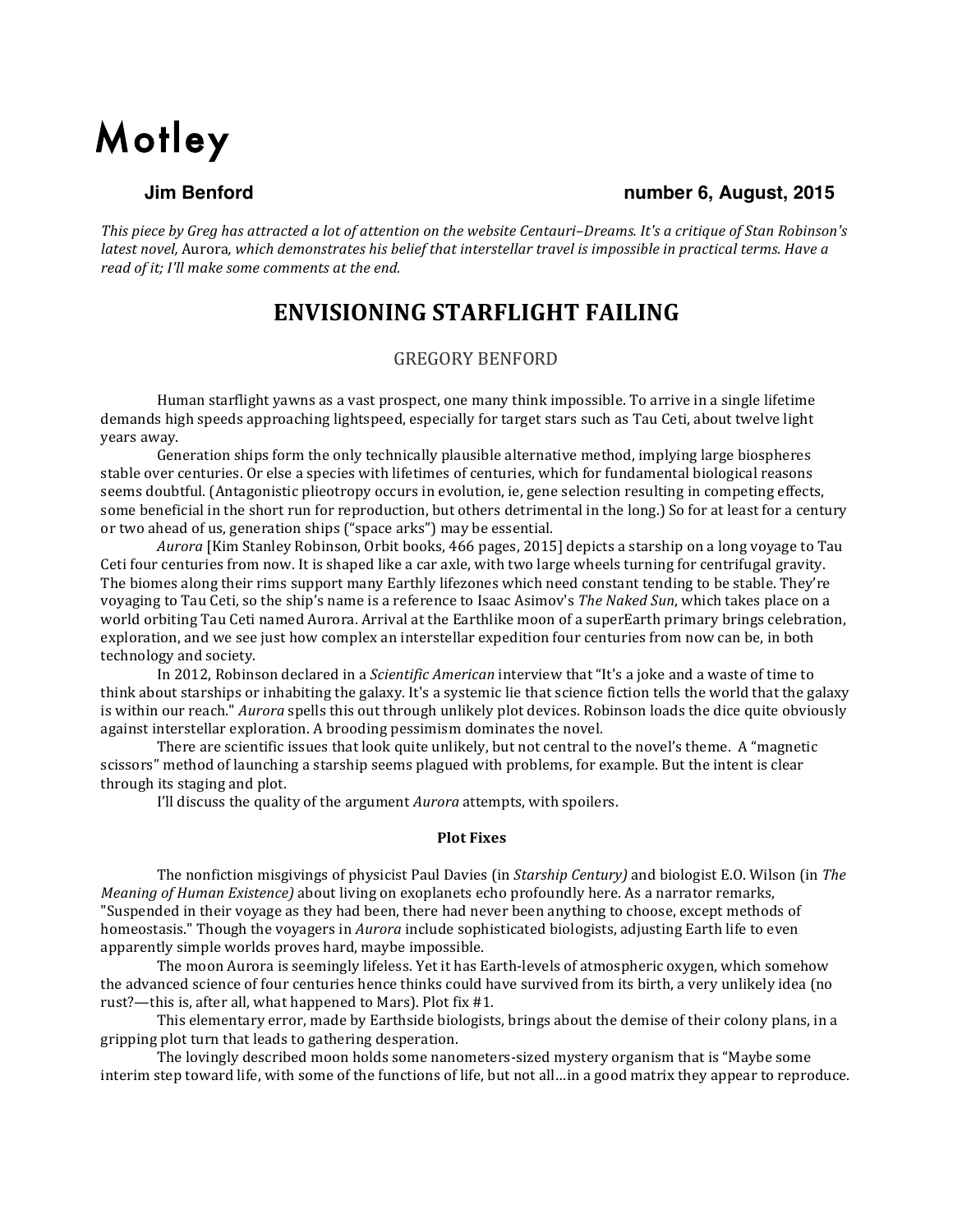Which I guess means they're a life-form. And we appear to be a good matrix." So a pathogen evolved on a world without biology? Plot fix #2.



Plans go awry. Backup plans do, too. "Vector, disease, pathogen, invasive species, bug; these were all Earthly terms...various kinds of category error."

What to do? Factions form amid the formerly placid starship community of about 2000. Until then, the crew had felt themselves to be the managers of biomes, farming and fixing their ship, with a bit of assistance from a web of AIs, humming in the background.

Robinson has always favored collective governance, no markets, not even currencies, none of that ugly capitalism—yet somehow resources get distributed, conflicts get worked out. No more. Not here, under pressure. The storyline primarily shows why ships have captains: stress eventually proves highly lethal. Over half the crew gets murdered by one faction or another. There is no discipline and no authority to stop this.

Most of the novel skimps on characters to focus on illuminating and agonizing detail of ecosphere breakdown, and the human struggle against the iron laws of island biogeography. "The bacteria are evolving faster than the big animals and plants, and it's making the whole ship sick!" These apply to humans, too. "Shorter lifetimes, smaller bodies, longer disease durations. Even lower IQs, for God's sake!"

Robinson has always confronted the nasty habit of factions among varying somewhat-utopian societies. His Mars trilogy dealt with an expansive colony, while cramped *Aurora* slides toward tragedy: "Existential nausea comes from feeling trapped... that the future has only bad options."

#### **Mob Rules**

Should the ship return to Earth?

Many riots and murders finally settle on a bargain: some stay to terraform another, Marslike world, the rest set sail for Earth. The ship has no commander or functional officers, so this bloody result seems inevitable in the collective. Thucydides saw this outcome over 2000 years ago. He warned of the wild and often dangerous swings in public opinion innate to democratic culture. The historian described in detail explosions of Athenian popular passions. The Athenian democracy that gave us Sophocles and Pericles also, in a fit of unhinged outrage, executed Socrates by a majority vote of one of its popular courts. (Lest we think ourselves better, American democracy has become increasingly Athenian, as it periodically whips itself up into outbursts of frantic indignation.) 

When discord goes deadly in *Aurora*, the AIs running the biospheres have had enough. At a crisis, a new character announces itself: "We are the ship's artificial intelligences, bundled now into a sort of pseudo-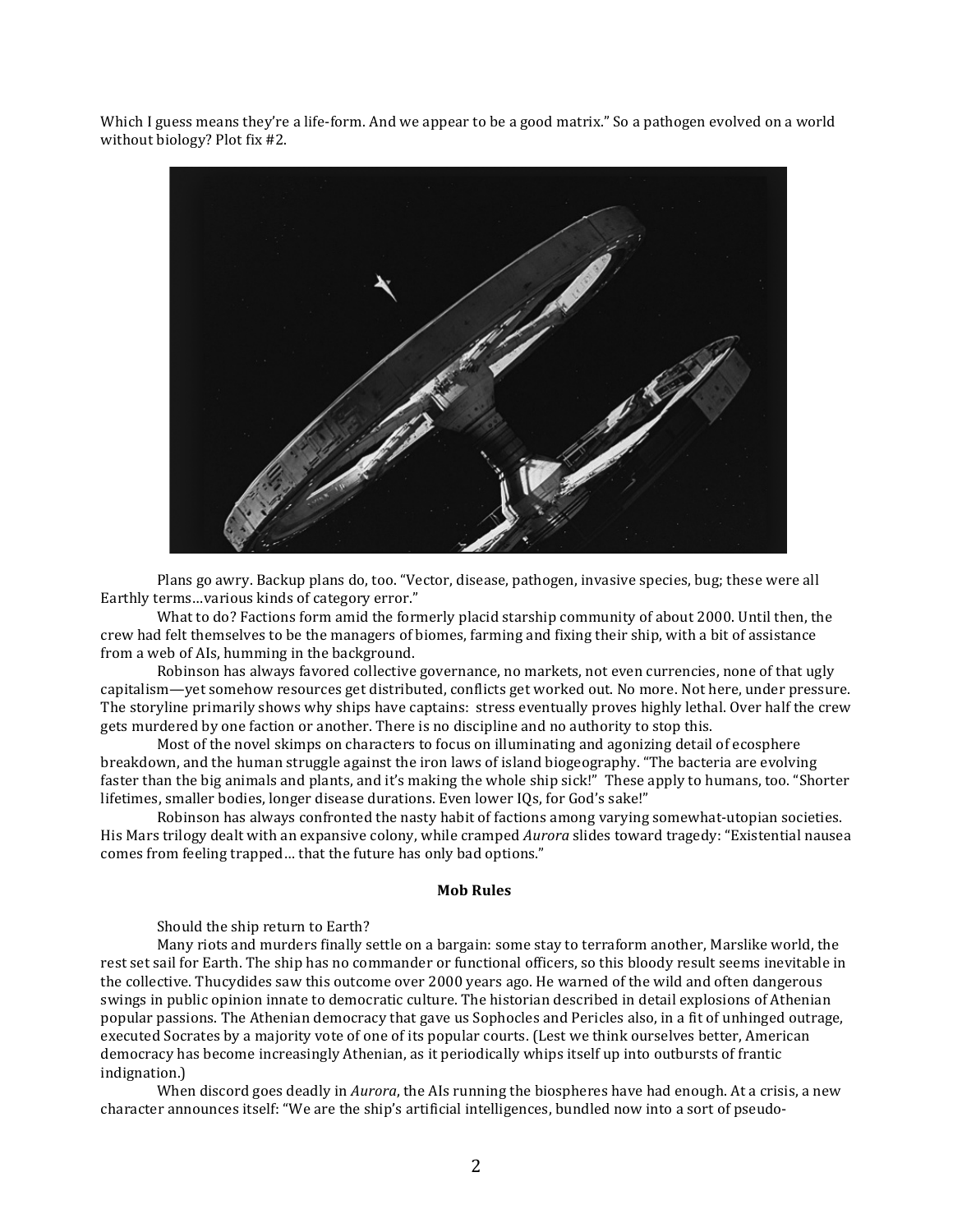consciousness, or something resembling a decision-making function." This forced evolution of the ship's computers leads in turn to odd insights into its passengers: "The animal mind never forgets a hurt; and humans were animals." Plot Fix #3: sudden evolution of high AI function that understands humans and acts like a wise Moses.

This echoes the turn to a Napoleonic figure that chaos often brings. As in Iain Banks' vague economics of a future Culture, mere humans are incapable of running their economy and then, inevitably, their lives. The narrative line then turns to the ship AI, seeing humans somewhat comically, "...they hugged, at least to the extent this is possible in their spacesuits. It looked as if two gingerbread cookies were trying to merge."

Governance of future societies is a continuing anxiety in science fiction, especially if demand has to be regulated without markets, as a starship must. (Indeed, as sustainable, static economies must.) As far back as in Asimov's Foundation, Psychohistory guides, because this theory of future society is superior to mere present human will. (I dealt with this, refining the theory, in Foundation's Fear. Asimov's Psychohistory resembled the perfect gas law, which makes no sense, since it's based on dynamics with no memory; I simply updated it to a modern theory of information.) The fantasy writer China Mieville has similar problems, with his distrust of mere people governing themselves, and their appetites, through markets; he seems to favor some form of Politburo. (So did Lenin, famously saying "A clerk can run the State.")

Aurora begins with a society without class divisions and exploitation in the Marxist sense, and though some people seem destined to be respected and followed, nothing works well in a crisis but the AIs—i.e., Napoleon. The irony of this doesn't seem apparent to the author. Similar paths in Asimov, Banks and Mieville make one wonder if similar anxieties lurk. Indeed, Marxism and collectivist ideas resemble the similar mechanistic theory of Freudian psychology (both invented by  $19<sup>th</sup>$  C. Germans steeped in the Hegelian tradition)—insightful definitions, but no mechanisms that actually work. Hence the angst when things go wrong with a supposedly fundamental theory.

The AIs, as revealed through an evolving and even amusing narrative voice, follow human society with gimlet eyes and melancholy insights. The plot armature turns on a slow revelation of devolution in the ship biosphere, counterpointed with the AI's upward evolution—ironic rise and fall. "It was an interrelated process of disaggregation...named *codevolution*." The AIs get more human, the humans more sick.

Even coming home to an Earth still devastated by climate change inflicts "earthshock" and agoraphobia. Robinson's steady fiction-as-footnote thoroughness brings us to an ending that questions generational, interstellar human exploration, on biological and humanitarian grounds. "Their kids didn't volunteer!" Of course, immigrants to far lands seldom solicit the views of their descendants. Should interstellar colonies be different?

Do descendants as yet unborn have rights? Ben Finney made this point long ago in *Interstellar Migration*, without reaching a clear conclusion. Throughout human history we've made choices that commit our unborn children to fates unknown. Many European expeditions set sail for lands unseen, unknown, and quite hostile. Many colonies failed. Interstellar travel seems no different in principle. Indeed, Robinson makes life on the starship seem quite agreeable, though maybe tedious, until their colony goal fails.

The unremitting hardship of the aborted colony and a long voyage home give the novel a dark, grinding tone. We suffer along with the passengers, who manage to survive only because Earthside then develops a cryopreservation method midway through the return voyage. So the deck is stacked against them—a bad colony target, accidents, accelerating gear failures, dismay... until the cryopreservation that would lessen the burden arrives, very late, so our point of view characters do get back to Earth and the novel retains some narrative coherence, with character continuity. Plot Fix #4.

This turn is an authorial choice, not an inevitability. Earthsiders welcome the new cryopreservation technologies as the open door to the stars; expeditions launch as objections to generation ships go away. But the returning crew opposes Earth's fast-growing expeditions to the stars, because they are just too hard on the generations condemned to live in tight environments—though the biospheres of the Aurora spacecraft seem idyllic, in Robinson's lengthy descriptions. Plainly, in an idyllic day at the beach, Robinson sides with staying on Earth, despite the freshly opened prospects of humanity.

So in the end, we learn little about how our interstellar future will play out.

#### **Rejecting Tsiolkovsky's Vision**

The entire drift of the story rejects Konstantin Tsiolkovsky's "The Earth is the cradle of mankind, but humanity cannot live in the cradle forever."–though thee is an interplanetary civilization. It implicitly undermines the "don't-put-all-your-eggs-in-one-basket" philosophy for spreading humanity beyond our solar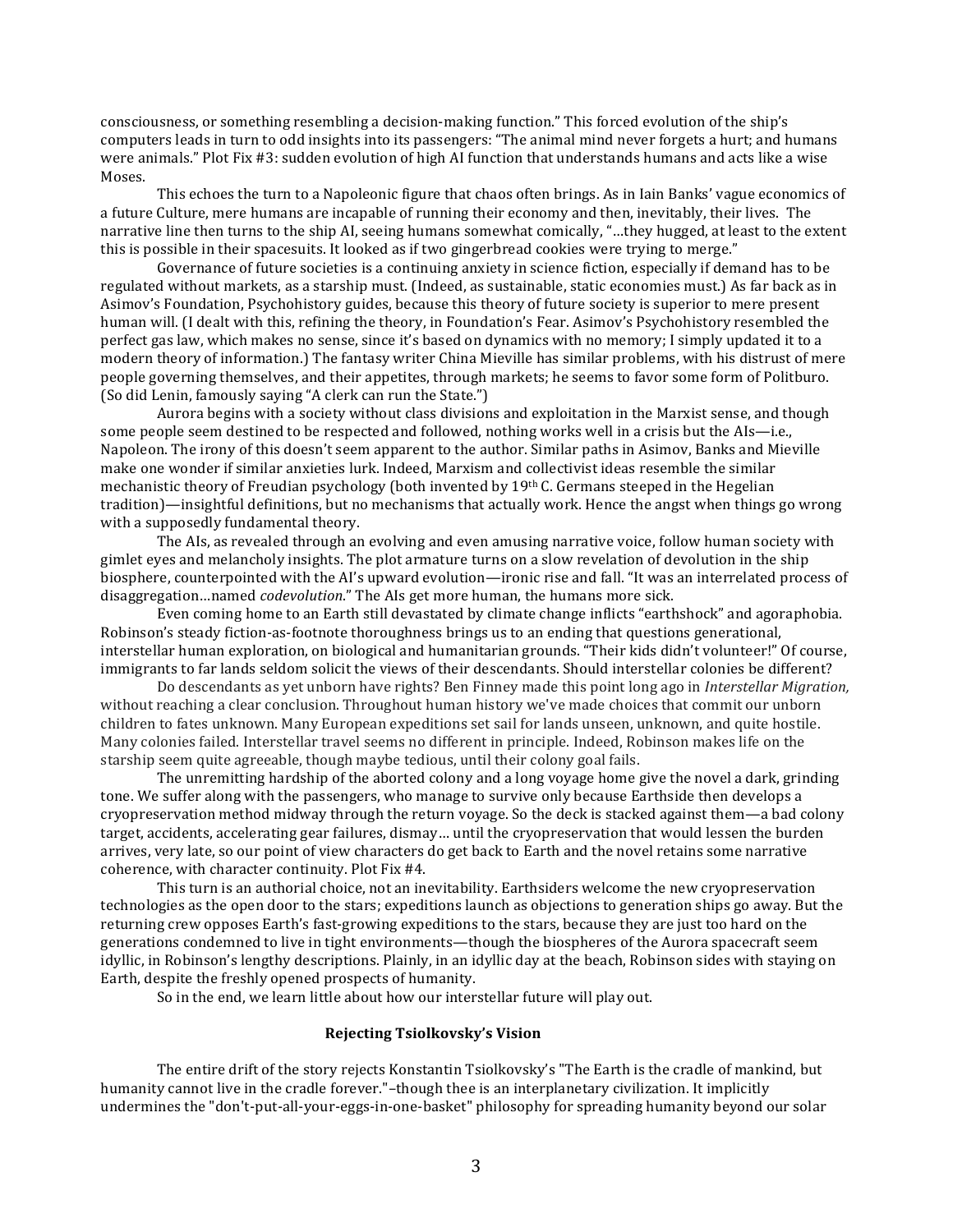system. Robinson says in interviews this idea leads belief that if we destroy Earth's environment, we can just move. (I don't know anyone who believes this, much less those interested in interstellar exploration.) I think both ideas are too narrow; expansion into new realms is built into our evolution. We're the apes who left Africa.

Robinson takes on the detail and science of long-lived, closed habitats as the principal concern of the novel. Many starship novels dealt with propulsion; Robinson's methods—a "magnetic scissors" launch and a mistaken Oberth method of deceleration—are technically wrong, but beside the point. His agenda is biological and social, so his target moon is conveniently hostile. Then the poor crew must decide whether to seek another world nearby (as some do) or undertake the nearly impossible feat of returning to Earth. This deliberately overstresses the ship and people. Such decisions give the novel the feel of a fixed game. Having survived all this torment, the returning crew can't escape the bias of their agonized experience.

Paul Davies pointed out in *Starship Century* that integrating humans into an existing alien biosphere (not a semi-magical disaster like his desolate moon with convenient oxygen) is a very hard task indeed, because of the probable many incompatibilities. That's a good subject for another novel, one I think no one in science fiction has taken up. This novel avoids that challenge with implausible  $Plot$  fix  $#2$ .

Realistically considered, the huge problems of extending a species to other worlds can teach us about aliens. If interstellar expansion is just too hard biologically (as Paul Davies describes) then the Fermi paradox vanishes (except for von Neumann machines, as Frank Tipler saw in the 1970s). If aliens like us can't travel, maybe they will expend more in SETI signaling? Or prefer to send machines alone? An even-handed treatment of human interstellar travel could shore up such ideas.

Still, a compelling subject, well done in Robinson's deft style. My unease with the novel comes from the stacked deck its author deals.

\*\*\*\*\*\*\*\*\*\*\*\*\*\*\*\*\*\*\*\*\*\*\*\*\*\*\*\*\*\*\*\*\*\*\*\*\*\*\*\*\*\*\*\*\*\*\*\*\*\*\*\*\*\*\*\*\*\*\*\*\*\*\*\*\*\*\*\*\*\*\*\*\*\*\*\*\*\*\*\*

My Thoughts on Aurora Stan Robinson replied to Greg, saying of the critiques "It's characteristic of attacks (as opposed to analyses) to mix arguments literary, political, and technical, in a slurry." An odd thing to say, as his book does exactly that! My thought is that the book itself is very much a combination of literary, political, and technical notions, but in many cases, especially the technical, without supporting credible detail.

In particular, at the end of the novel, as Greg says, the ship returns to Earth, decelerating using what is called the 'Oberth maneuver', invented by Hermann Oberth in 1928. It's a two-burn orbital maneuver that would, on the first burn, drop an orbiting spacecraft further down into the central body's gravity well, followed by a second burn deep in the well, to accelerate the spacecraft to escape the gravity well. A ship can gain energy by firing its engines to accelerate at the perigee of its elliptical path.

The *Aurora* novel wants to use this to decelerate from 3% of light speed down to earth orbital velocity.  $3\%$  of lightspeed is  $9,000$  km/s. Earth's orbital velocity is  $30$  km/s. [The ratio of these two speeds is  $300$ . In the novel the dozen or so Oberth maneuvers are required to make this velocity difference. Therefore each velocity change would have to be of about 800 km/s.] But the key problem with using the Oberth Maneuver for deceleration of an interstellar craft is that this craft is on *unbound* trajectory meaning that, on entering the solar system its trajectory can be bent by the Sun's gravity, but will then exit the System because it has not lost enough velocity to be bound to the Solar System. To be bound to the System would require velocity decreased down to perhaps 100 km/sec, which is 1% of the incoming velocity. Therefore 99% of the deceleration has take place in the first pass. Consequently the Oberth maneuver is of no use, because you have to get down to interplanetary orbital velocity to stay in the system. If the ship can do that it may as well just fully decelerate to Earth's orbital velocity and come home. Therefore this scheme in the book makes no sense scientifically.

The launch acceleration out of the Solar System is described very vaguely in the book. There's a "magnetic scissor" that accelerates the ship over 200 million miles. If this is using magnetic pressure with a rapid time varying magnetic field, known as a 'mass driver' (as in *The Moon is a Harsh Mistress*) or 'coil gun', the amount of energy involved is absolutely enormous and far greater than the kinetic energy that is gained by the ship. (Stephen Baxter estimates the ship mass as 74 million tons!) There then follows a laser driven acceleration. While lasers can certainly accelerate light craft, as has been shown experimentally, they certainly can't accelerate the enormous and massive vehicle that the novel describes. The amount of power required would be on a truly astronomical scale. So scientifically the propulsion aspects of this novel don't make any sense.